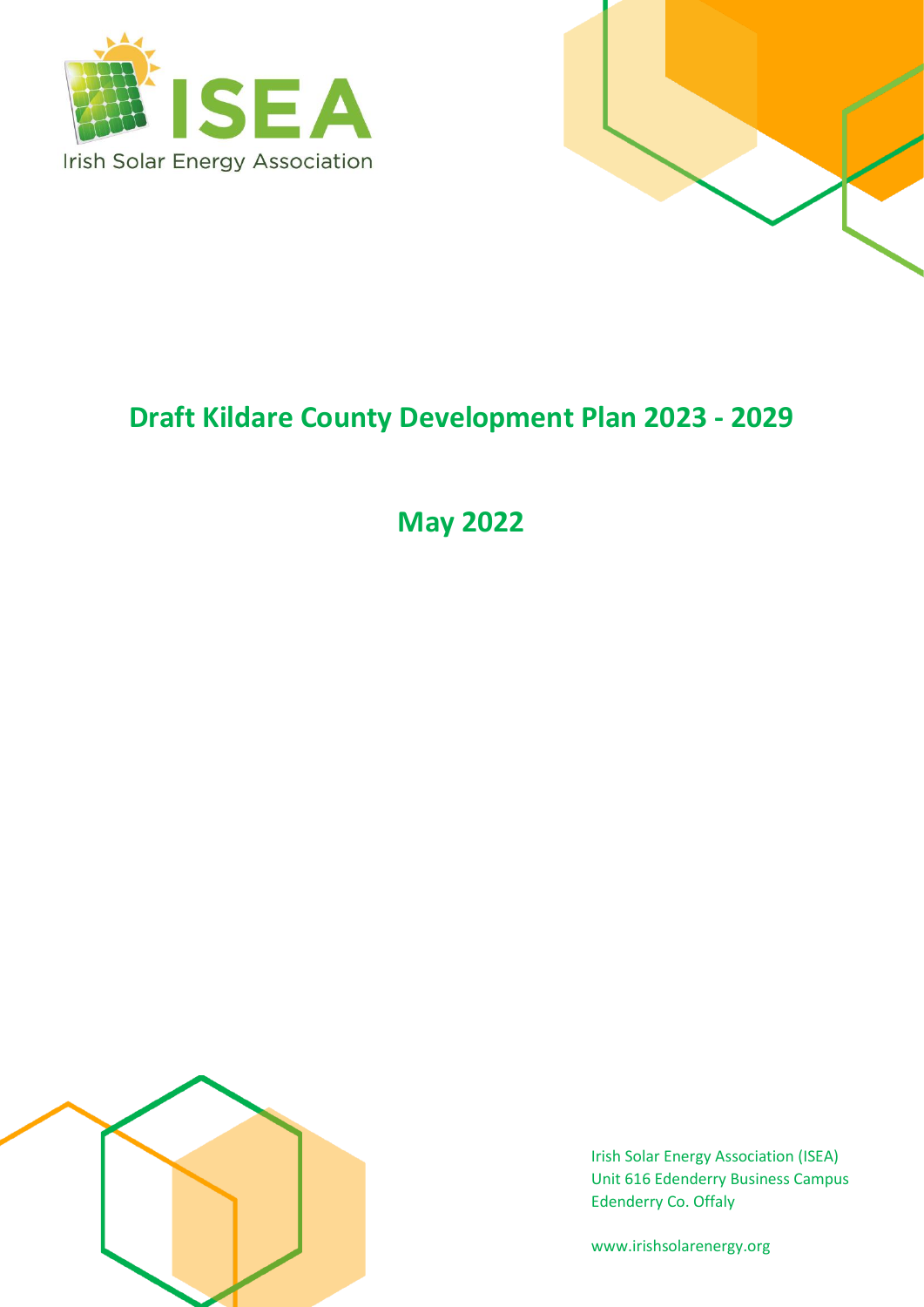

# **Draft Kildare County Development Plan 2023 - 2029**

### **Kildare County Council**

#### **Irish Solar Energy Association response**

### **Executive Summary**

The Irish Solar Energy Association (ISEA) was established in 2013 to advance a policy and regulatory landscape promoting solar as a leading renewable energy technology that will decarbonise Ireland's electricity system and contribute to a successful and strong clean economy.

In our view, the allocation of resources via the Draft Kildare County Development Plan 2023 – 2029 should occur as soon as possible to allow Ireland to have the best possible chance of meeting its climate targets – as well as enabling the solar industry and other renewable technologies to participate more actively in the green transition.

Ultimately, ISEA would view the Draft Kildare Country Development 2023 - 2029 as a success through the extent to which it recognises & enables the following:

- Solar farms are assumed to be of benefit in rural areas subject to existing archaeological & environmental checks & balances.
- The importance of proximity to the electricity grid in renewable project site selection & consideration of same in planning decisions.
- The biodiversity benefits that solar farms can offer, and the limited impact solar farms have on land compared with residential development.

#### **Key Issues**

#### 1. Infrastructure & Environmental Services:

- Policy should recognise the importance of renewable energy development and acknowledge that solar PV can be a water-compatible development.
- The development of solar PV on agricultural lands reduces the need for chemical pesticides and fertilisers, therefore, helping improve water quality.
- Solar PV is a clean green form of electricity generation with clear benefits for air quality, this should be recognised and promoted.

#### 2. Energy & Communications:

- Afry management consulting reports indicate that a large deployment of large-scale solar is necessary to achieve the least cost blend of renewables in Ireland.
- Kildare County Council should develop a solar energy plan within its Renewable Energy Strategy.
- The Council should consider grid limitations when determining solar applications which may be located near sensitive landscapes and other receptors.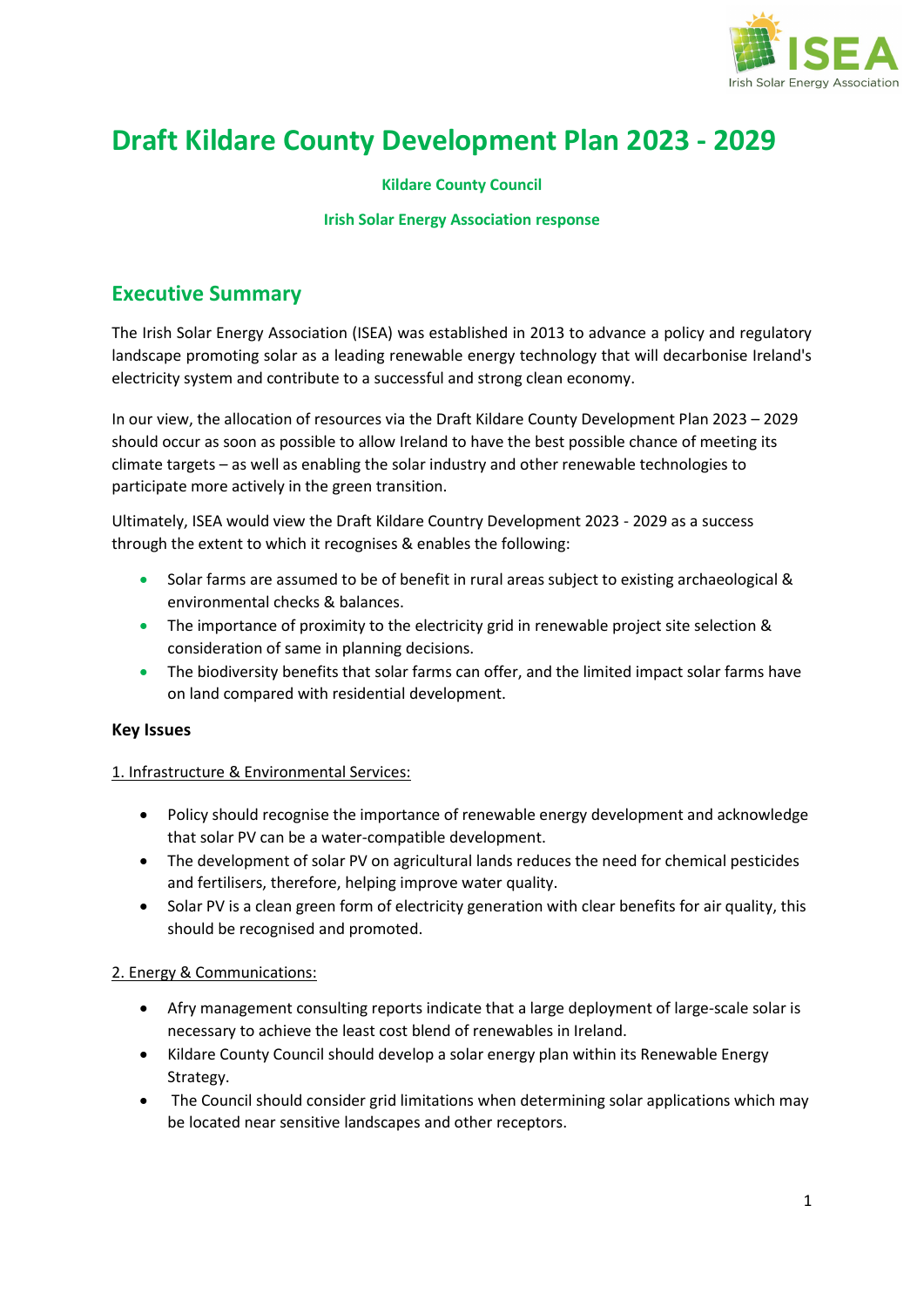

### 3. Development Management Standards:

- Council Policies regarding the provision of solar in industrial buildings should be revised considering the EU Solar Solar Strategy.
- The Council should consider the role of private wire renewables in decarbonising Kildare's electricity supply.

### **Next Steps**

ISEA submits our response to Kildare County Council. We would welcome the opportunity to discuss the analysis underpinning our response and contents of same.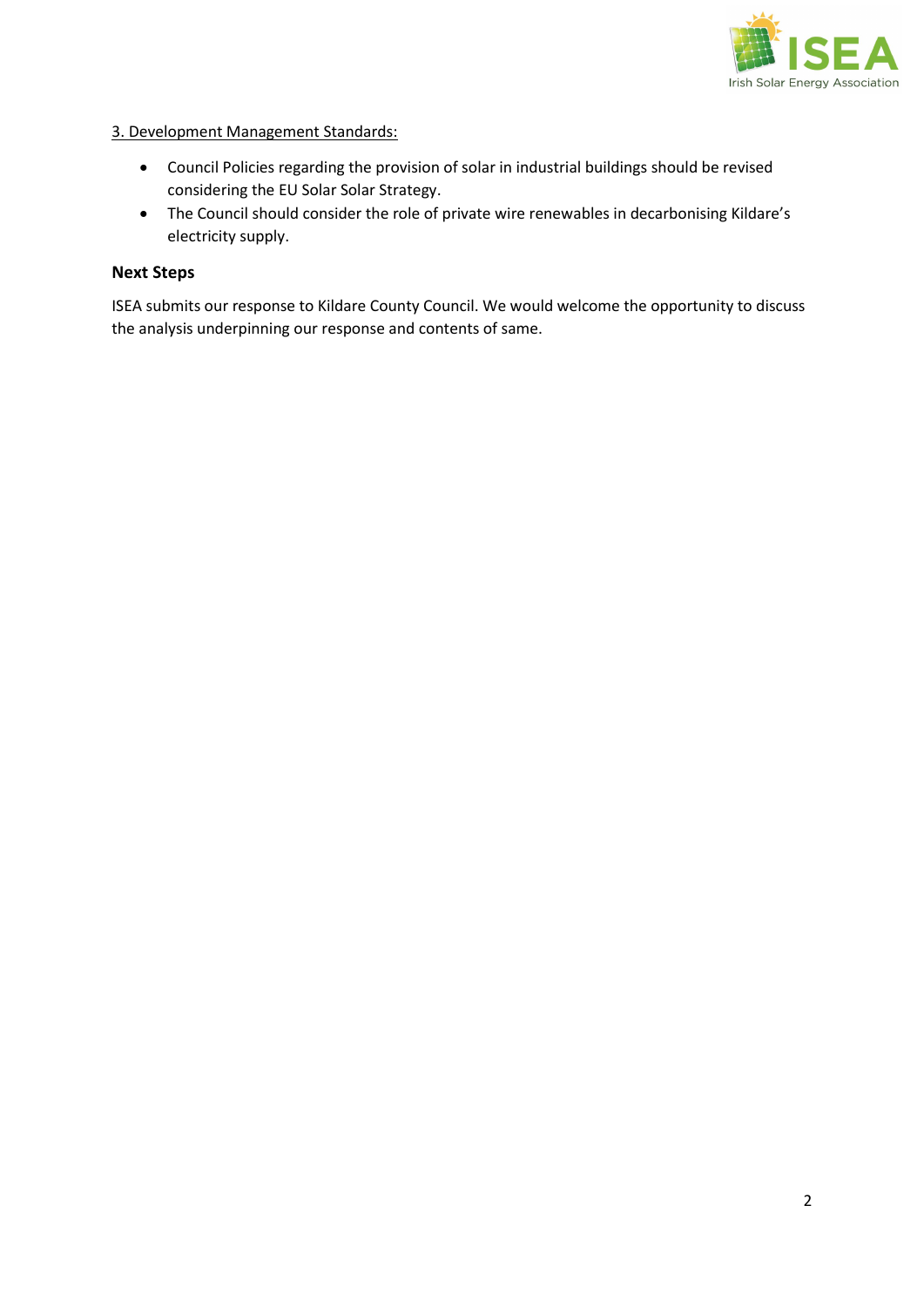

### **Introduction**

The Irish Solar Energy Association (ISEA) was established in 2013 to advance a policy and regulatory landscape promoting solar as a leading renewable energy technology that will decarbonise Ireland's electricity system and contribute to a successful and strong clean economy. As the leading voice for the Irish solar industry, ISEA works closely with stakeholders to advance the solar agenda on behalf of our members. ISEA is committed to ensuring that solar delivers up to 20% of Ireland's electricity by 2030. As the trade association for the solar industry in Ireland, ISEA is responding on behalf of our membership of 180 parties currently active in the Irish solar market.

ISEA would view the Draft Kildare Country Development 2023 - 2029 as a success through the extent to which it recognises the following:

- Solar farms are assumed to be of benefit in rural areas subject to existing archaeological & environmental checks & balances.
- The importance of proximity to the electricity grid in renewable project site selection & consideration of same in planning decisions.
- The biodiversity benefits that solar farms can offer, and the limited impact solar farms have on land compared with residential development.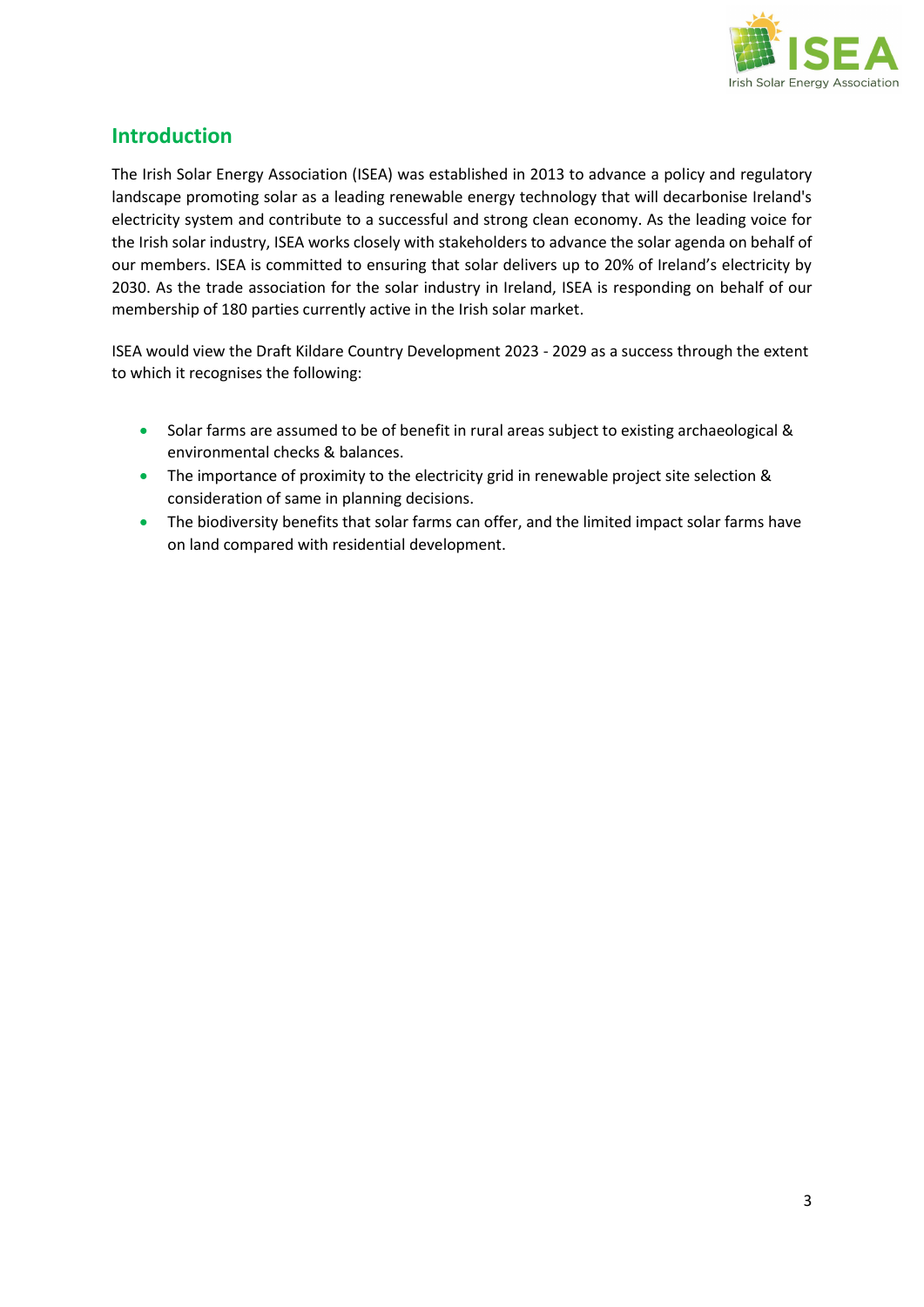

## **CHAPTER 3: Housing**

| Page / Ref     | <b>Text</b>                                 | <b>Points</b>                                   |
|----------------|---------------------------------------------|-------------------------------------------------|
| Page 2 3.1:    | "National and regional policy reinforces    | ISEA recognises (but does not take a position   |
| Introduction   | the need for 'healthy placemaking' and      | on the exact solution for) current issues       |
|                | the delivery of well-designed, affordable,  | related to housing. Equally, we are aware       |
|                | adaptable, infill and brownfield            | that the cost of living has risen considerably. |
|                | development close to existing services      |                                                 |
|                | and facilities. The overall aim of the      |                                                 |
|                | Housing for All - A New Housing Plan for    |                                                 |
|                | Ireland (2021), is that everyone in Ireland |                                                 |
|                | should have access to sustainable, good     |                                                 |
|                | quality housing to purchase or rent, at an  |                                                 |
|                | affordable price, in the right location."   |                                                 |
| Page 6 3.5:    | "The existing need and likely future need   | All social housing should have solar panels     |
| "Housing       | for housing for the purposes of the         | installed as per Climate Action Plan 2019       |
| Strategy".     | provision of social housing support and; of | Action 64.                                      |
|                | housing for eligible households, both       |                                                 |
|                | within the meaning of the Housing           |                                                 |
|                | (Miscellaneous Provisions Act) 2009."       |                                                 |
| Page 39 Action | "Require that new dwellings incorporate     | All new builds should have solar panels         |
| HO 049         | principles of sustainability                | installed as per the Part L regulations of the  |
|                | and green principles in terms of design,    | Building Regulations, Climate Action Plan       |
|                | services and amenities with                 | 2019 Action 64, and RePower EU obligations.     |
|                | careful consideration in the choice of      |                                                 |
|                | materials, roof types (i.e.                 |                                                 |
|                | green roofs), taking advantage of solar     |                                                 |
|                | gain/passive housing and                    |                                                 |
|                | the provision of low-carbon and             |                                                 |
|                | renewable energy technologies as            |                                                 |
|                | appropriate to the scale of the             |                                                 |
|                | development."                               |                                                 |
| None           | <b>General Comment</b>                      | All public buildings should have solar panels   |
|                |                                             | installed in line with Climate Action Plan      |
|                |                                             | Actions 62 & 65.                                |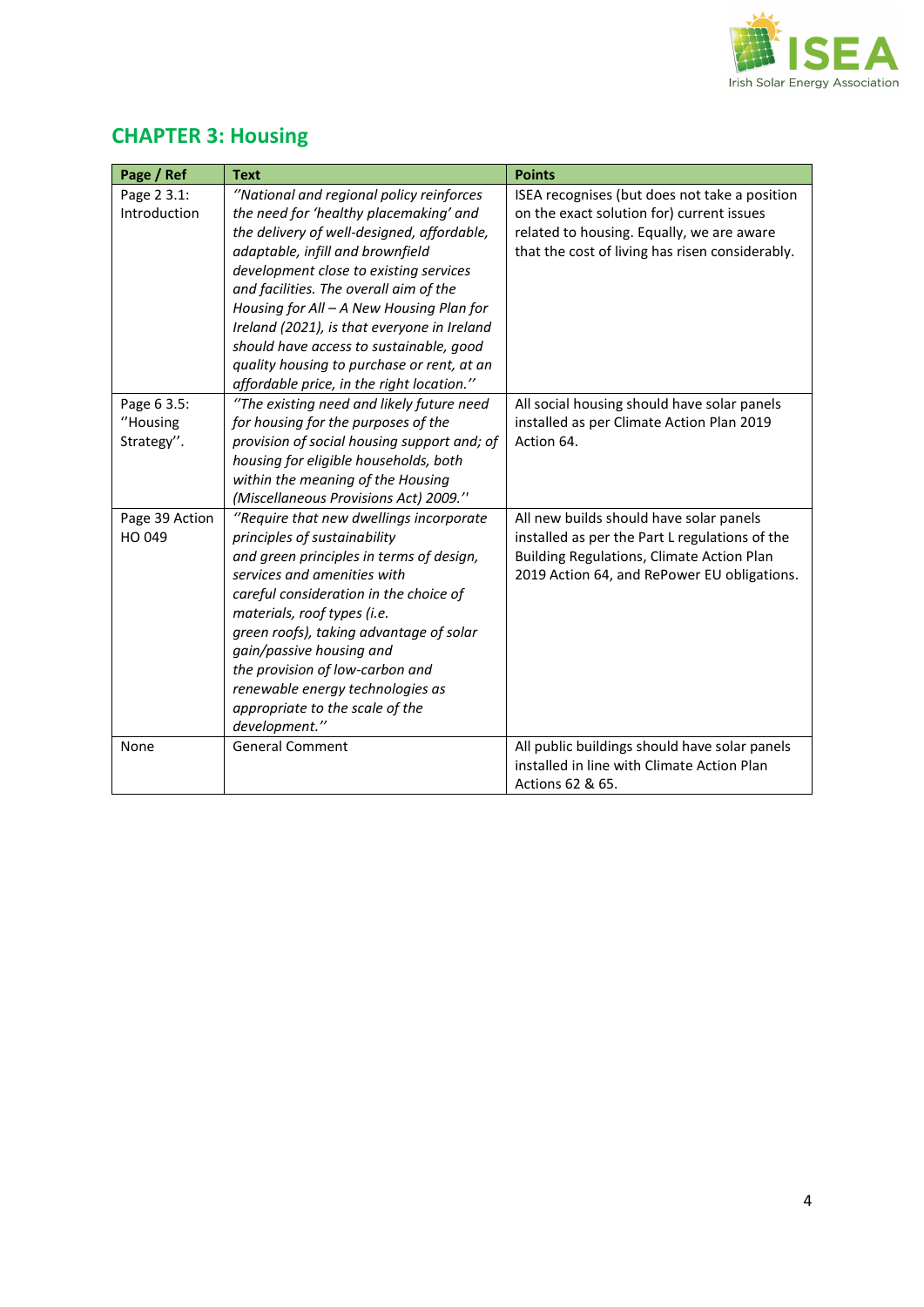

| Page / Ref     | <b>Text</b>                                | <b>Points</b>                                    |
|----------------|--------------------------------------------|--------------------------------------------------|
| P.24 4.16 Data | "Kildare County Council acknowledges       | Utility scale solar projects can provide similar |
| Centres (see   | that data centres contribute to job        | economic value, skills base as well as a         |
| also Data      | creation during construction,              | community benefit for Co. Kildare. This          |
| Centres &      | maintenance and from associated areas      | aspect of the draft development plan should      |
| Energy in      | such as research and development, data     | therefore also facilitate utility-scale          |
| Chapter 7)     | analytics, customer service, technical     | renewable projects.                              |
|                | support, marketing and sales. Data         |                                                  |
|                | centres generally need to be located in    |                                                  |
|                | areas where there exists a significant and |                                                  |
|                | sustainable electricity supply, high       |                                                  |
|                | powered fibre optic cables, good           |                                                  |
|                | accessibility and on large land banks that |                                                  |
|                | are easily developable with future         |                                                  |
|                | expansion possibilities. In addition, the  |                                                  |
|                | Council is mindful that Data Centres       |                                                  |
|                | should avoid sensitive landscapes and      |                                                  |
|                | environments."                             |                                                  |
| P.204.10       | "RE O53 Support existing FDI large         | Private Wire solar farms can contribute to       |
| Foreign Direct | industrial companies in sustaining and     | the sustainability of large enterprises located  |
| Investment     | expanding their businesses at appropriate  | in Co. Kildare. In the event regulations in this |
| (FDI) RE 053   | locations."                                | space are changed we would encourage the         |
|                |                                            | council to adopt a facilitative approach to      |
|                |                                            | private wire projects.                           |

## **CHAPTER 4: Resilient Economy & Job Creation**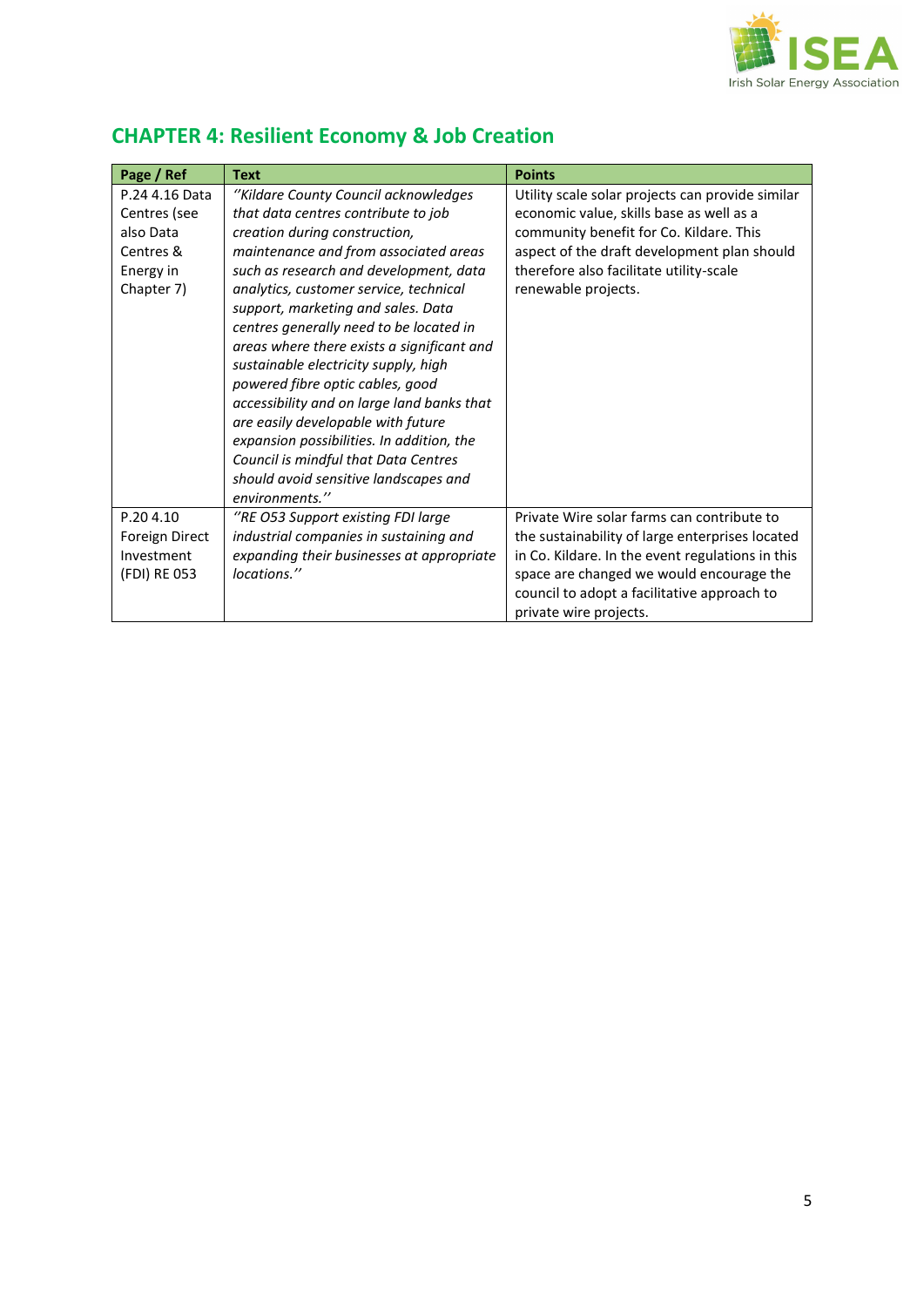

| <b>Chapter 6 Infrastructure &amp; Environmental Services</b> |                                                                                                                                                                                                                                                                                                                                                                                                                                                                                                                                                                                                            |                                                                                                                                                                                                                                                                                                                                                                                                                                                                                                                                                                                                                                                                                                                                                                                                 |
|--------------------------------------------------------------|------------------------------------------------------------------------------------------------------------------------------------------------------------------------------------------------------------------------------------------------------------------------------------------------------------------------------------------------------------------------------------------------------------------------------------------------------------------------------------------------------------------------------------------------------------------------------------------------------------|-------------------------------------------------------------------------------------------------------------------------------------------------------------------------------------------------------------------------------------------------------------------------------------------------------------------------------------------------------------------------------------------------------------------------------------------------------------------------------------------------------------------------------------------------------------------------------------------------------------------------------------------------------------------------------------------------------------------------------------------------------------------------------------------------|
| Page / Ref                                                   | <b>Text</b>                                                                                                                                                                                                                                                                                                                                                                                                                                                                                                                                                                                                | <b>Points</b>                                                                                                                                                                                                                                                                                                                                                                                                                                                                                                                                                                                                                                                                                                                                                                                   |
| P. 12                                                        | Objectives                                                                                                                                                                                                                                                                                                                                                                                                                                                                                                                                                                                                 | Policies should recognise the importance of<br>renewable energy development and<br>acknowledge that solar PV can be a water-<br>compatible development. Solar<br>infrastructure can be deployed in areas of<br>flood risk without increasing that risk -<br>provided that the flood risk does not<br>interfere with the operation of the solar<br>farm.                                                                                                                                                                                                                                                                                                                                                                                                                                         |
| IN 034, P. 12                                                | "Require that development along urban<br>watercourses comply with the Inland<br>Fisheries Ireland Guidance: Planning for<br>Watercourses in the Urban Environment<br>(2020), including the maintenance of a<br>minimum riparian zone of 35 metres for<br>river channels greater than 10 meters in<br>width, and 20 meters for river channels<br>less than 10 metres in width.<br>Development within this zone will only be<br>considered for water compatible<br>developments as defined in the OPW<br>Planning System and Flood Risk<br><b>Management Guidelines for Planning</b><br>Authorities (2009)." | The riparian zones appear excessive due to<br>land being a scarce resource.                                                                                                                                                                                                                                                                                                                                                                                                                                                                                                                                                                                                                                                                                                                     |
| 6.8.2, P. 15,<br>Water Quality;<br>and<br>IN 052             | "Significant pressures on our surface<br>waters nationally include Agriculture"                                                                                                                                                                                                                                                                                                                                                                                                                                                                                                                            | The development of solar PV on agricultural<br>lands reduces the need for chemical<br>pesticides and fertilisers, therefore, helping<br>improve water quality.                                                                                                                                                                                                                                                                                                                                                                                                                                                                                                                                                                                                                                  |
| 6.8.2, P. 15, Air<br>Quality                                 | "Clean Air is essential in ensuring a high-<br>quality environment for the wellbeing of<br>the population. Air pollution can<br>negatively affect human health and eco-<br>systems."                                                                                                                                                                                                                                                                                                                                                                                                                       | Solar PV is a clean green form of electricity<br>generation with clear benefits for air quality,<br>this should be recognised and promoted.<br>By developing solar PV the land will remain<br>free of any form of tillage thereby helping to<br>lock in existing carbon in the soil and help<br>with future carbon sequestration which will<br>help combat climate change - this should be<br>recognised. Equally, solar functioning as a<br>form of carbon-free agriculture should be<br>considered.<br>It should also be noted that many<br>developers will seek where possible to<br>repower their project contract after the<br>initial operational lifespan of the project has<br>expired. Kildare County Council should<br>factor this into their appraisal of solar's<br>relative value. |

### **CHAPTER 6: Infrastructure & Environmental Services**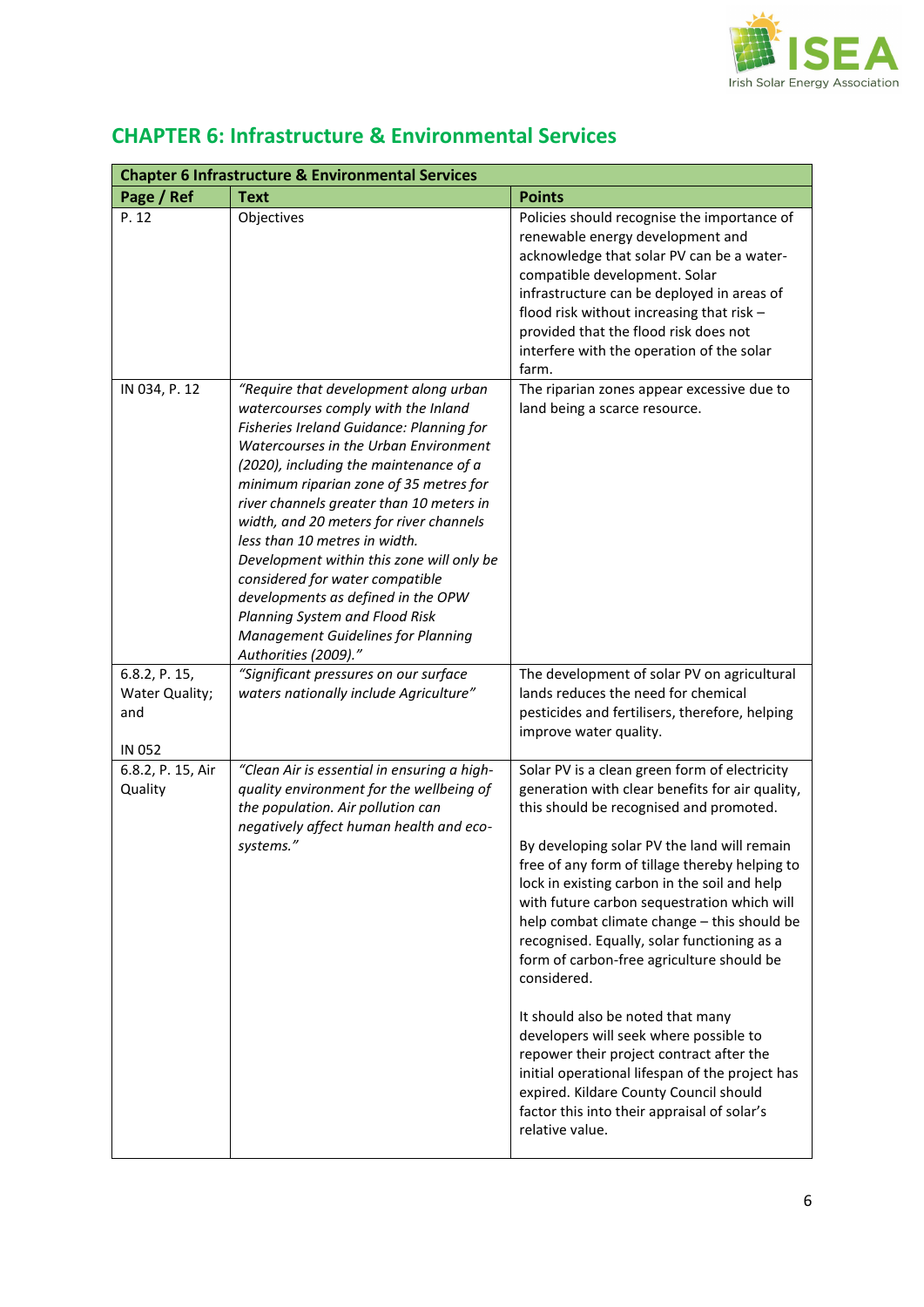

| <b>Chapter 7 Energy and Communications</b> |                                                                                                                                                                                                                                                                                                                                    |                                                                                                                                                                                                                                                                                                                                                                                                                                                                                                                                                                                                                                                                                                                                                                                                                                                                                                                                                                                                                                                                                                                                            |  |
|--------------------------------------------|------------------------------------------------------------------------------------------------------------------------------------------------------------------------------------------------------------------------------------------------------------------------------------------------------------------------------------|--------------------------------------------------------------------------------------------------------------------------------------------------------------------------------------------------------------------------------------------------------------------------------------------------------------------------------------------------------------------------------------------------------------------------------------------------------------------------------------------------------------------------------------------------------------------------------------------------------------------------------------------------------------------------------------------------------------------------------------------------------------------------------------------------------------------------------------------------------------------------------------------------------------------------------------------------------------------------------------------------------------------------------------------------------------------------------------------------------------------------------------------|--|
| Page / Ref                                 | <b>Text</b>                                                                                                                                                                                                                                                                                                                        | <b>Points</b>                                                                                                                                                                                                                                                                                                                                                                                                                                                                                                                                                                                                                                                                                                                                                                                                                                                                                                                                                                                                                                                                                                                              |  |
| Section 7.3, p<br>3                        | "EC A1 Prepare, within 1 year of the<br>adoption of the County Development<br>Plan a Sustainable Energy Climate<br>Action Plan (SECAP) for County Kildare<br>to provide a baseline analysis for<br>Kildare and for the inclusion of<br>measurable targets on renewable<br>energy and climate change mitigation<br>and adaptation." | The Council appears to be taking positive steps<br>towards incorporating renewable energy and<br>climate action steps into the development<br>plan. However, this action is worded too<br>broadly and does not give the appropriate level<br>of context. Action EC A1 should be reworded to<br>give some indication of what measurable<br>targets the plan should contain with regard to<br>renewable energy and climate change<br>mitigation/adaptation.                                                                                                                                                                                                                                                                                                                                                                                                                                                                                                                                                                                                                                                                                  |  |
| Section 7.4, p.<br>5                       | "EC A2 Establish a Mid-East Energy<br>Bureau in collaboration with Wicklow<br>County Council, Meath County Council<br>and the Sustainable Energy Authority of<br>Ireland."                                                                                                                                                         | The Council appears to be taking a positive<br>step towards collaboration with other local<br>authorities and key stakeholders. This is<br>welcome, but in light of recent geopolitical<br>developments and the climate crisis, we would<br>like to emphasise the importance of action<br>over discussion.                                                                                                                                                                                                                                                                                                                                                                                                                                                                                                                                                                                                                                                                                                                                                                                                                                 |  |
| Section 7.4, p.<br>5                       | "EC A3 Prepare and implement an<br>overall Renewable Energy Strategy for<br>the County in accordance with the<br>current Climate Change Adaptation<br>Strategy for County Kildare."                                                                                                                                                | The Council appears to be taking a positive<br>step towards acknowledging the importance of<br>renewable energy to the county and country.<br>This publication is welcomed and anticipated.<br>While a wind energy strategy is required to<br>under national policy, it should be noted that<br>Afry management consulting reports indicate<br>that a large deployment of large scale solar is<br>necessary to achieve the least cost blend of<br>renewables in Ireland.<br>As Co. Kildare has a comparatively large solar<br>resource and a number of important solar<br>projects in its pipeline, we would suggest that<br>Kildare County Council develop a solar energy<br>plan within its Renewable Energy Strategy.<br>Within this frame, the industry would<br>appreciate it if Kildare County Council would<br>provide stronger guidance on the location of<br>solar sites. We would also encourage the<br>Council to consult with industry on establishing<br>Best Practice Guidelines.<br>We are of the view that Kildare County Council<br>should be ahead of the curve of national policy<br>where climate change is concerned. |  |
| Section 7.6, p.<br>7                       | "Site selection is vital for potential solar<br>farms as solar resource, topography<br>and proximity to the grid must be<br>considered."                                                                                                                                                                                           | These are indeed important aspects of the<br>placement of solar technology. However,<br>proximity to the grid and grid capacity are<br>serious limitations to where solar development<br>may go at this time. There are acknowledged<br>limitations in grid capacity and a slow rollout of<br>grid expansion across Kildare. Will the Council                                                                                                                                                                                                                                                                                                                                                                                                                                                                                                                                                                                                                                                                                                                                                                                              |  |

# **CHAPTER 7: Energy & Communications**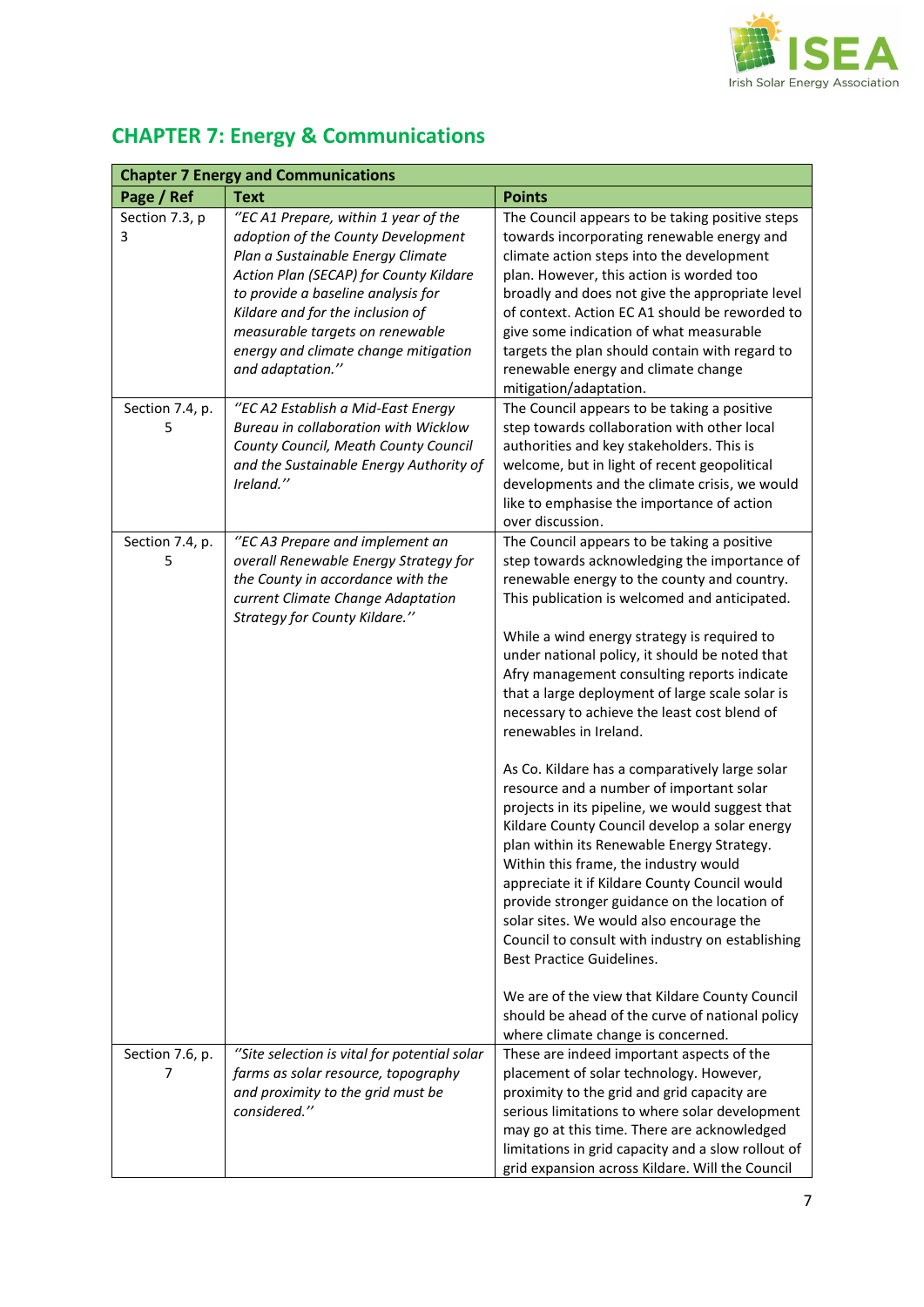

|                                                                                                                                                                                                                                                                                                                       | take grid limitations into equal consideration<br>when determining solar applications which<br>may be located near sensitive landscapes and<br>other receptors?                                                                                                                                                                                                                                                                                                                                                                                                                                                                                                                                        |
|-----------------------------------------------------------------------------------------------------------------------------------------------------------------------------------------------------------------------------------------------------------------------------------------------------------------------|--------------------------------------------------------------------------------------------------------------------------------------------------------------------------------------------------------------------------------------------------------------------------------------------------------------------------------------------------------------------------------------------------------------------------------------------------------------------------------------------------------------------------------------------------------------------------------------------------------------------------------------------------------------------------------------------------------|
|                                                                                                                                                                                                                                                                                                                       | In effect, until grid reinforcements are made<br>Kildare County Council must make difficult<br>decisions regarding the aesthetics of available<br>land and the security of supply via renewables<br>using available grid infrastructure.                                                                                                                                                                                                                                                                                                                                                                                                                                                               |
|                                                                                                                                                                                                                                                                                                                       | The importance of electricity grids is<br>recognised in the REPowerEU plan, which<br>states that "an additional EUR 29 billion of                                                                                                                                                                                                                                                                                                                                                                                                                                                                                                                                                                      |
|                                                                                                                                                                                                                                                                                                                       | investments are needed in the power grid, to<br>make it fit for increased use and production of<br>electricity." Alongside the REPowerEU plan, the<br>Commission has also proposed an amendment<br>to the Renewable Energy Directive on 18 <sup>th</sup> May<br>2022, recognizing renewables and related grid<br>infrastructure as a matter of overriding public<br>interest.                                                                                                                                                                                                                                                                                                                          |
| hedgerows and other existing areas of<br>biodiversity value, a minimum of 10% of<br>each overall solar farm site shall be<br>reserved for biodiversity purposes,<br>including planting of native and                                                                                                                  | It is acknowledged that biodiversity<br>preservation and restoration are necessary to<br>meet climate and carbon targets. However, will<br>this requirement also be placed on other new<br>built environment projects which obtain<br>planning permission?                                                                                                                                                                                                                                                                                                                                                                                                                                             |
| construction of new wetland habitat."                                                                                                                                                                                                                                                                                 | To add to this, solar developments have a track<br>record of, and an inbuilt ability to, improve<br>biodiversity by the very fact that once built<br>they are a tranquil space for biodiversity where<br>nature thrives. It is therefore unnecessary to<br>add a percentage figure for biodiversity<br>requirements.                                                                                                                                                                                                                                                                                                                                                                                   |
|                                                                                                                                                                                                                                                                                                                       | Many developers make voluntary biodiversity<br>interventions as part of their projects.<br>Therefore, a 10% minimum is not necessary.                                                                                                                                                                                                                                                                                                                                                                                                                                                                                                                                                                  |
| "Solar farms have the potential to<br>affect the landscape and natural and<br>built heritage. Cumulative impacts may<br>also arise with farms located close to<br>each other. Site selection is vital for<br>potential solar farms as solar resource,<br>topography and proximity to the grid<br>must be considered." | In the context of a climate emergency and the<br>REPowerEU plan which recognises<br>"renewables and related grid infrastructure as<br>a matter of overriding public interest" there<br>should be a more promotive approach to the<br>policy wording, and there should be a general<br>presumption in favour of Solar PV unless there<br>are significant adverse impacts on landscape,<br>natural and built heritage that are not<br>outweighed by the benefits of solar<br>development. This presumption in favour of<br>development should also include other<br>ancillary or facilitatory development such as<br>associated grid infrastructure or storage<br>technologies that complement solar PV. |
|                                                                                                                                                                                                                                                                                                                       | "In addition to the retention of<br>pollinator-friendly species or the                                                                                                                                                                                                                                                                                                                                                                                                                                                                                                                                                                                                                                 |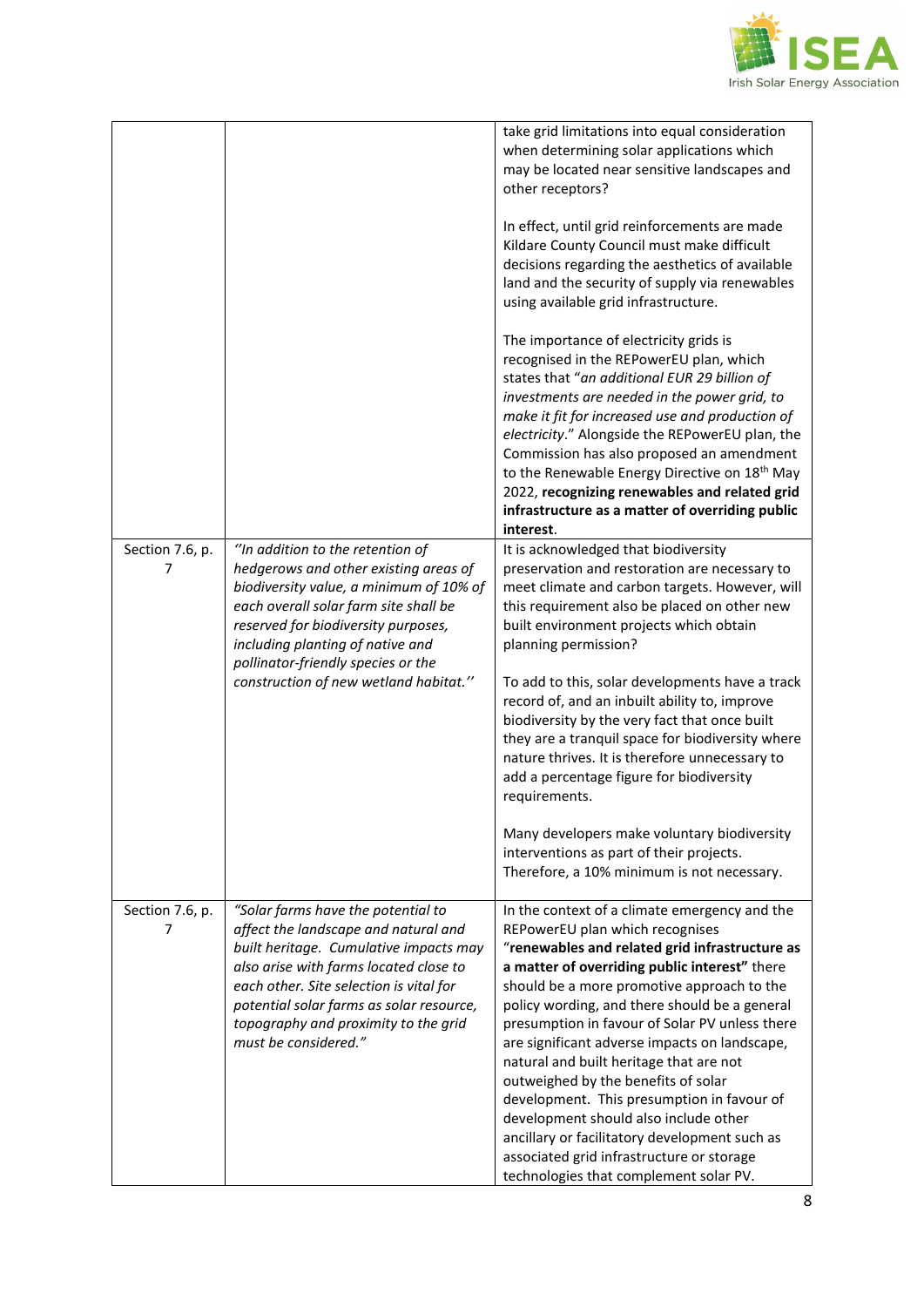

| Section 7.6, p.<br>7 | "Details of the connection to the grid<br>shall be provided with all planning<br>applications."                                                                                                                                                                                                                                                                                     | EirGrid has a prerequisite that planning<br>permission must be in place before a grid<br>connection offer is made, therefore this<br>wording should be removed from the plan.                                                                                                                                                                                                                                                                                                                                                                                                                                                                           |
|----------------------|-------------------------------------------------------------------------------------------------------------------------------------------------------------------------------------------------------------------------------------------------------------------------------------------------------------------------------------------------------------------------------------|---------------------------------------------------------------------------------------------------------------------------------------------------------------------------------------------------------------------------------------------------------------------------------------------------------------------------------------------------------------------------------------------------------------------------------------------------------------------------------------------------------------------------------------------------------------------------------------------------------------------------------------------------------|
| Section 7.6, p.<br>7 | "The removal of extensive stretches of<br>hedgerow (including within the<br>development site) will be strongly<br>discouraged. Where the removal of<br>minor sections of hedgerows is<br>proposed, the applicant shall<br>demonstrate, to the satisfaction of the<br>Planning Authority, that such removal is<br>necessary for the development of the<br>particular solar farm(s)." | This should state that "The removal of<br>extensive stretches of hedgerow (including<br>within the development site) will be strongly<br>discouraged unless it is to provide a safe means<br>of access, in which case all hedgerow removal<br>should be replaced to the rear of the new<br>access sightlines within the first available<br>planting season following the commencement<br>of development.                                                                                                                                                                                                                                                |
|                      |                                                                                                                                                                                                                                                                                                                                                                                     | The policy could also stipulate "Where the<br>removal of minor sections of hedgerows is<br>proposed, the applicant shall demonstrate, to<br>the satisfaction of the Planning Authority, that<br>such removal is necessary for the development<br>of the particular solar farm(s) and that<br>compensatory planting will be required<br>elsewhere within the development.                                                                                                                                                                                                                                                                                |
| EC021, p. 8          | "Support the provision of solar farms in<br>appropriate locations and to consider in<br>the first instance developing solar farms<br>on previously developed land."                                                                                                                                                                                                                 | The siting of solar farms requires a very<br>detailed and complex consideration taking<br>many factors into account. To deploy a<br>meaningful amount of solar in the County it<br>would be remiss to elevate brownfield sites<br>above what might be more suitable green field<br>sites. This policy could stymie the rollout of<br>solar in the County in favour of brownfield sites<br>that may in themselves be sensitive habitats or<br>have unsuitable ground conditions for<br>example. There should be a general<br>presumption in favour of solar PV across the<br>county subject to normal planning and<br>environmental checks and balances. |
| EC P9, Page 11       | "Co-operate with the Eastern and<br>Midland Regional Assembly (EMRA) in<br>identifying Strategic Energy Zones."                                                                                                                                                                                                                                                                     | ISEA views attempts by Kildare County Council<br>to cooperate with other government bodies.<br>That said, we would urge the council to ensure<br>that this does not impede the development of<br>solar energy development opportunities.<br>As the siting of solar sites is already a difficult<br>consideration, we would urge Kildare County<br>Council to avoid adding additional layers of<br>bureaucracy to an already complex process.                                                                                                                                                                                                            |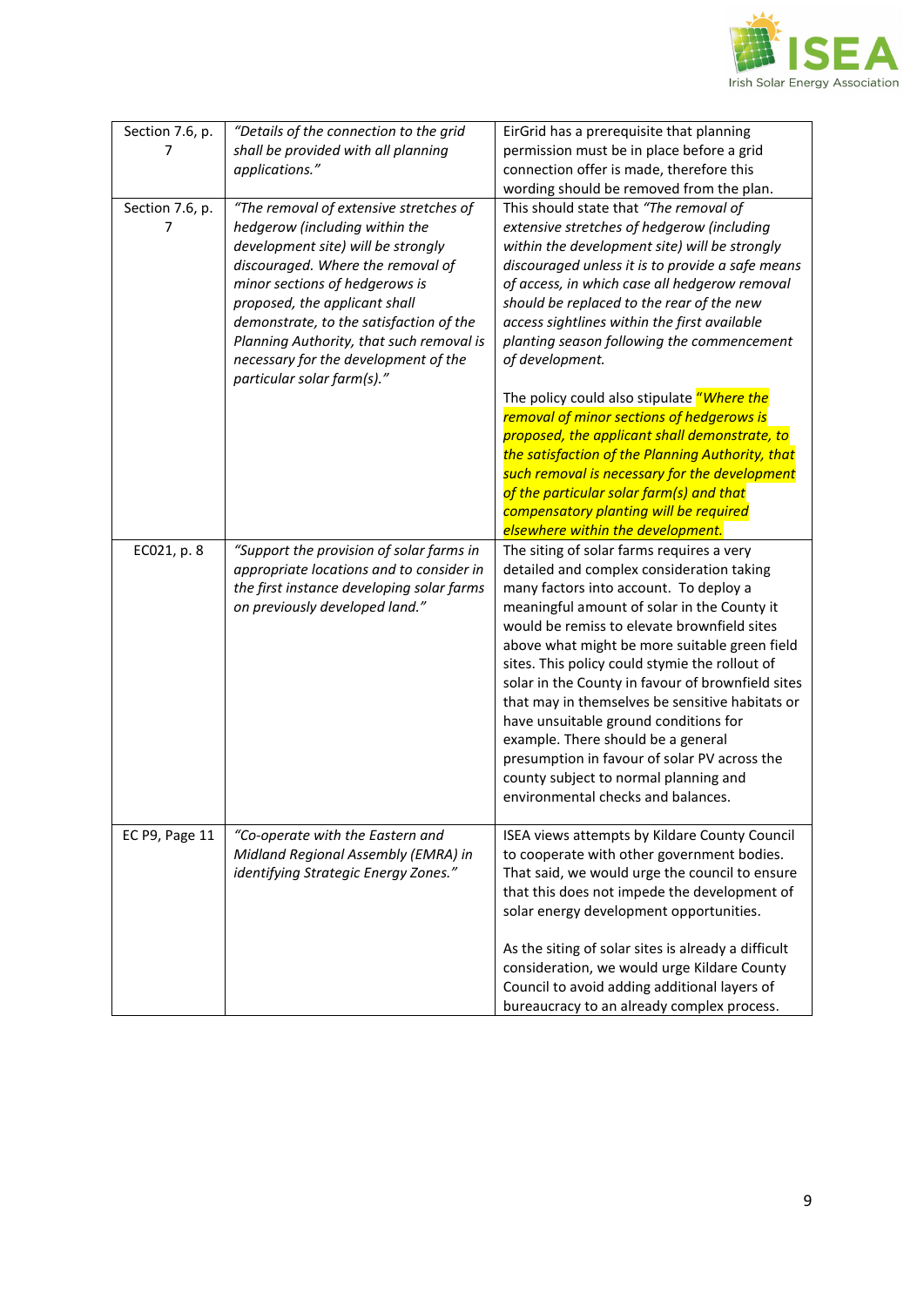

## **CHAPTER 9: Our Rural Economy**

| Page / Ref | <b>Text</b>                                                | <b>Points</b>                                  |
|------------|------------------------------------------------------------|------------------------------------------------|
| 9.1, p.2   | "Traditional sectors such as agriculture,                  | Fully support the sentiment in this policy     |
|            | extractive industries, and forestry will be                | background information.                        |
|            | important in helping Kildare reach targets                 |                                                |
|            | in relation to climate change and will play                | The importance of the rural environment in     |
|            | a vital role over the coming years and the                 | helping County Kildare (and Ireland) work      |
|            | period of this plan to help Ireland reach its              | towards renewable energy and net zero          |
|            | climate targets particularly in relation to                | targets cannot be overstated. It is vital that |
|            | carbon storage, provision of renewable                     | there is a presumption in favour of ground-    |
|            | energy, reducing emissions, protection of                  | mounted solar and associated                   |
|            | water bodies and increasing biodiversity.                  | complementary technologies such as Battery     |
|            |                                                            | Storage in the rural environment, especially   |
|            | These sectors along with tourism will need                 | where there is access to grid, subject to the  |
|            | to be complemented by diversification in                   | necessary planning and environmental checks    |
|            | areas such as food, renewable energy and                   | and balances.                                  |
|            | opportunities provided from improved                       |                                                |
|            | digital connectivity e.g., facilitating those              |                                                |
|            | in rural areas to work remotely."                          |                                                |
|            | "Renewable energy production in the                        |                                                |
|            | form of wind, solar, and biomass have to                   |                                                |
|            | date been largely provided in rural areas                  |                                                |
|            | and the location of future renewable                       |                                                |
|            | energy production is likely to be met in                   |                                                |
|            | rural areas."                                              |                                                |
| RD P1, p.4 | "Support and promote rural enterprises                     | As per above comments for 9.1, p.2.            |
|            | and encourage appropriate expansion and                    |                                                |
|            | diversification in areas such as sustainable               |                                                |
|            | agriculture, forestry, peatlands, food,                    |                                                |
|            | crafts, renewable energy at suitable                       |                                                |
|            | locations in the county, particularly where                |                                                |
|            | they contribute to a low carbon and<br>resilient economy." |                                                |
| RD 02, p.5 | "Facilitate agriculture, horticulture,                     | As per above comments for 9.1, p.2.            |
|            | forestry, tourism, energy production and                   |                                                |
|            | rural resource-based enterprise within the                 |                                                |
|            | rural settlements and in appropriate rural                 |                                                |
|            | locations subject to relevant development                  |                                                |
|            | management standards."                                     |                                                |
| RD 06, p.5 | "Encourage the conservation and                            | Fully support the promotion of biodiversity.   |
|            | promotion of biodiversity in all rural                     | Ground mounted solar developments provide      |
|            | development activities whilst supporting                   | an excellent opportunity to enhance            |
|            | the restoration, preservation, and                         | biodiversity above and beyond typical          |
|            | enhancement of ecosystems dependent                        | agricultural land use. Following construction, |
|            | on agriculture and forestry."                              | the tranquil environment within solar farms    |
|            |                                                            | which is conducive to wildlife, with lands     |
|            |                                                            | relatively untouched for a period of 25-35     |
|            |                                                            | years species rich habitats can form such as   |
|            |                                                            | varied sward grasslands, wildflower            |
|            |                                                            | meadows, etc. Existing water features can be   |
|            |                                                            | safeguarded through mitigation and water       |
|            |                                                            | quality improved through the removal of        |
|            |                                                            | chemical pesticides and fertilisers from the   |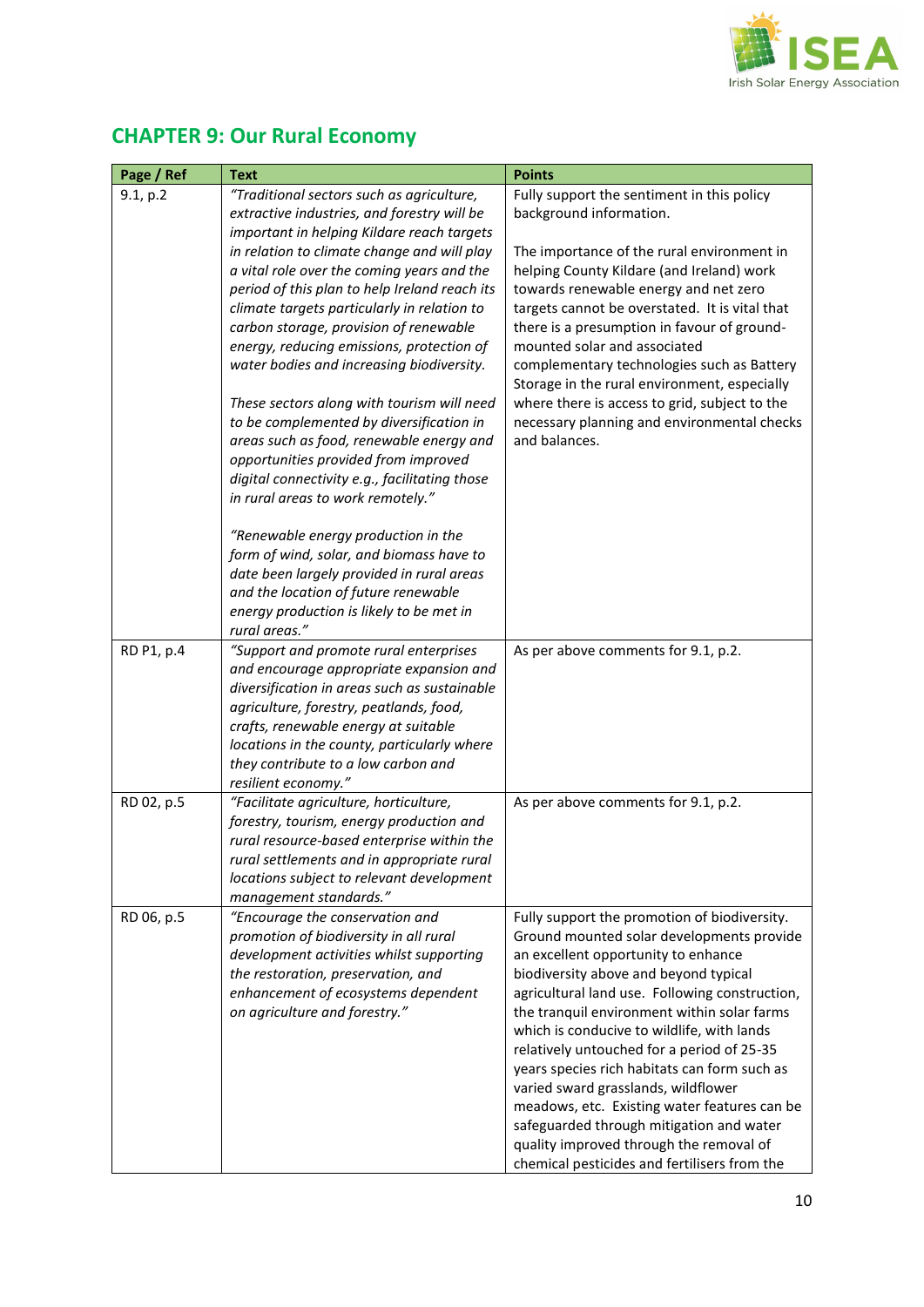

|              |                                                                                                                                                                                                         | lands. Solar farms can ordinarily deliver a net<br>gain in terms of linear or square meterage of<br>native species hedgerows or woodland<br>copses. Bat boxes, bird boxes, insect hotels,<br>shallow water scrapings, etc can all help<br>towards a more biodiverse landscape and<br>flourish in ground mounted solar farm                                             |
|--------------|---------------------------------------------------------------------------------------------------------------------------------------------------------------------------------------------------------|------------------------------------------------------------------------------------------------------------------------------------------------------------------------------------------------------------------------------------------------------------------------------------------------------------------------------------------------------------------------|
|              |                                                                                                                                                                                                         | environment. Note that this is not an<br>exhaustive lists of biodiversity gains that can<br>be delivered by the solar industry.                                                                                                                                                                                                                                        |
| RD 07, p.5   | "Support the development of renewable<br>energy production in rural areas where<br>appropriate."                                                                                                        | As per above comments for 9.1, p.2.                                                                                                                                                                                                                                                                                                                                    |
| RD 029, p.11 | "Support the development of renewable<br>energy (wind and solar) on a<br>percentage/no more than 50% of former<br>industrial peatlands / cutaway bogs, in<br>appropriate locations, subject to relevant | Welcome the opportunity that this provides<br>for local communities and landowners in<br>terms of a just transition from fossil fuel-<br>dependent practices.                                                                                                                                                                                                          |
|              | environmental assessments."                                                                                                                                                                             | However, the inclusion of 50% of boglands<br>should not be to the detriment of providing<br>solar development on other viable green field<br>areas of the rural environment where for<br>example grid connection or engineering<br>solutions may be more feasible.                                                                                                     |
| RD P2 0.7    |                                                                                                                                                                                                         | In line with earlier comments, there should<br>be a presumption in favour of solar<br>development across the entire rural<br>environment subject to normal planning and<br>environmental checks and balances. It may<br>be that industrial peatlands and cutaway<br>bogs are a stated exception to this with only<br>50% of those made available for solar or<br>wind. |
|              | "It is the policy of the Council to:<br>RD P2 Support the future and continued<br>development of agriculture and<br>the agri-food sector in County Kildare."                                            | Farm incomes diversify, stabilise & increased<br>dramatically when landowners are involved<br>in land leases for renewable energy projects.<br>We encourage Kildare County Council to<br>adopt a more facilitative planning approach<br>to enable the continued development and<br>overall viability of the agriculture sector.                                        |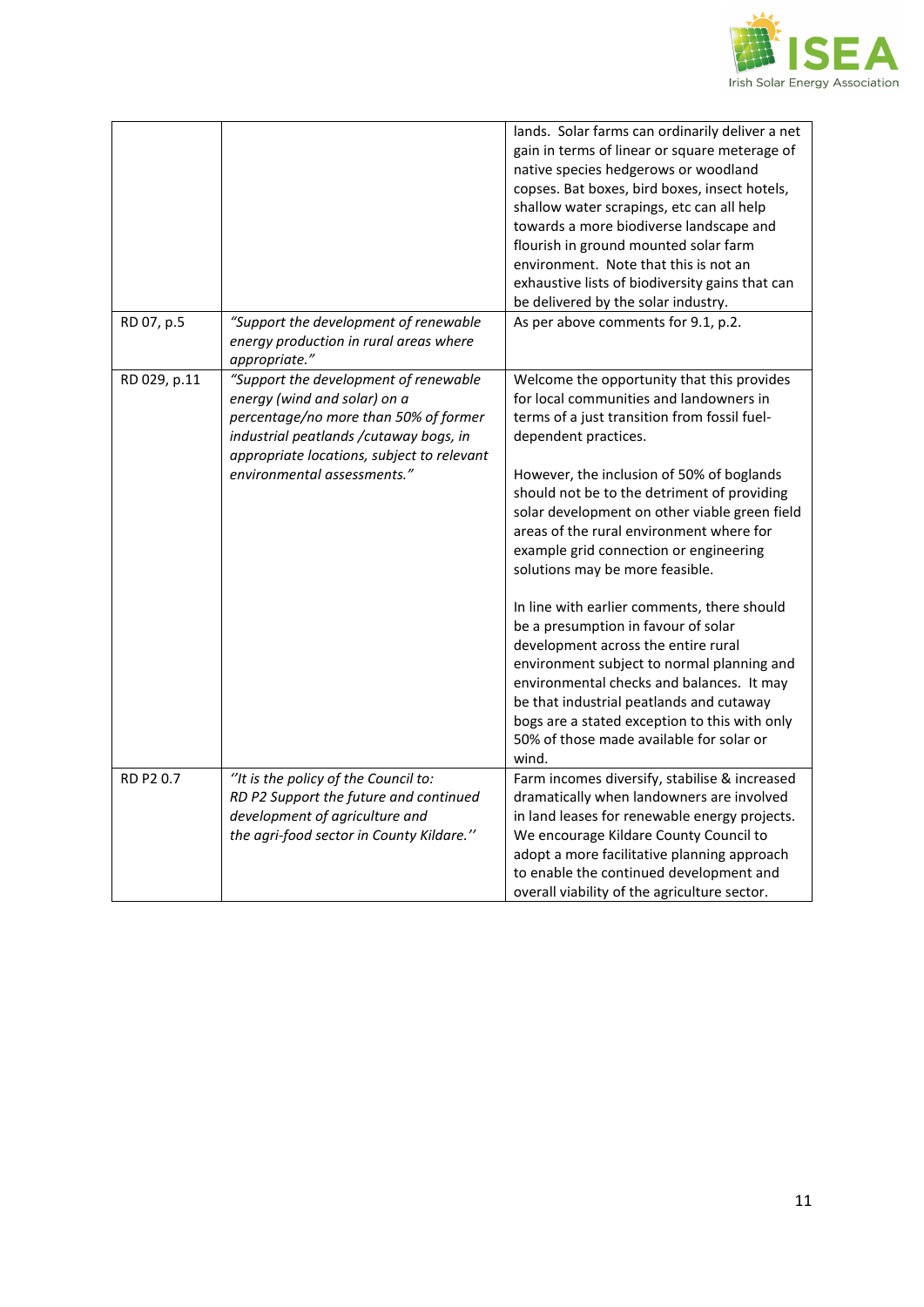

| <b>CHAPTER 15: Built &amp; Cultural Heritage</b> |  |
|--------------------------------------------------|--|
|--------------------------------------------------|--|

| Page / Ref             | <b>Text</b> | <b>Points</b>                                                                                                                                                                                                                                                                                                                                                                                                                                                                            |
|------------------------|-------------|------------------------------------------------------------------------------------------------------------------------------------------------------------------------------------------------------------------------------------------------------------------------------------------------------------------------------------------------------------------------------------------------------------------------------------------------------------------------------------------|
| General<br>Observation |             | Through careful design, solar development can<br>be a positive influence on historic landscapes<br>and assets, through the protection of cultural<br>heritage assets as part of the overall design<br>concept.                                                                                                                                                                                                                                                                           |
|                        |             | Increased revenue streams from solar vis-a-vis<br>mainstream agricultural practices will help<br>sustain the rural economy and associated<br>cultural heritage assets in their respective<br>areas.                                                                                                                                                                                                                                                                                      |
|                        |             | In addition, Solar farms can be<br>decommissioned at the end of their useful life<br>and lands can be easily returned to their<br>former condition.                                                                                                                                                                                                                                                                                                                                      |
|                        |             | As a general observation, Solar development,<br>which is temporary in nature, is a very<br>sustainable use of land which will help combat<br>the effects of climate change. It is recognised<br>as being in the wider public interest to develop<br>solar energy development alongside other<br>renewable energy technologies to help reduce<br>C02 emissions, provide security of electricity<br>supply and protect against higher energy<br>prices. Solar development can also enhance |
|                        |             | biodiversity, a core part of government<br>strategy in relation to sustainability. It is a<br>compatible development alongside cultural                                                                                                                                                                                                                                                                                                                                                  |
|                        |             | heritage features if a design-led approach is<br>applied.                                                                                                                                                                                                                                                                                                                                                                                                                                |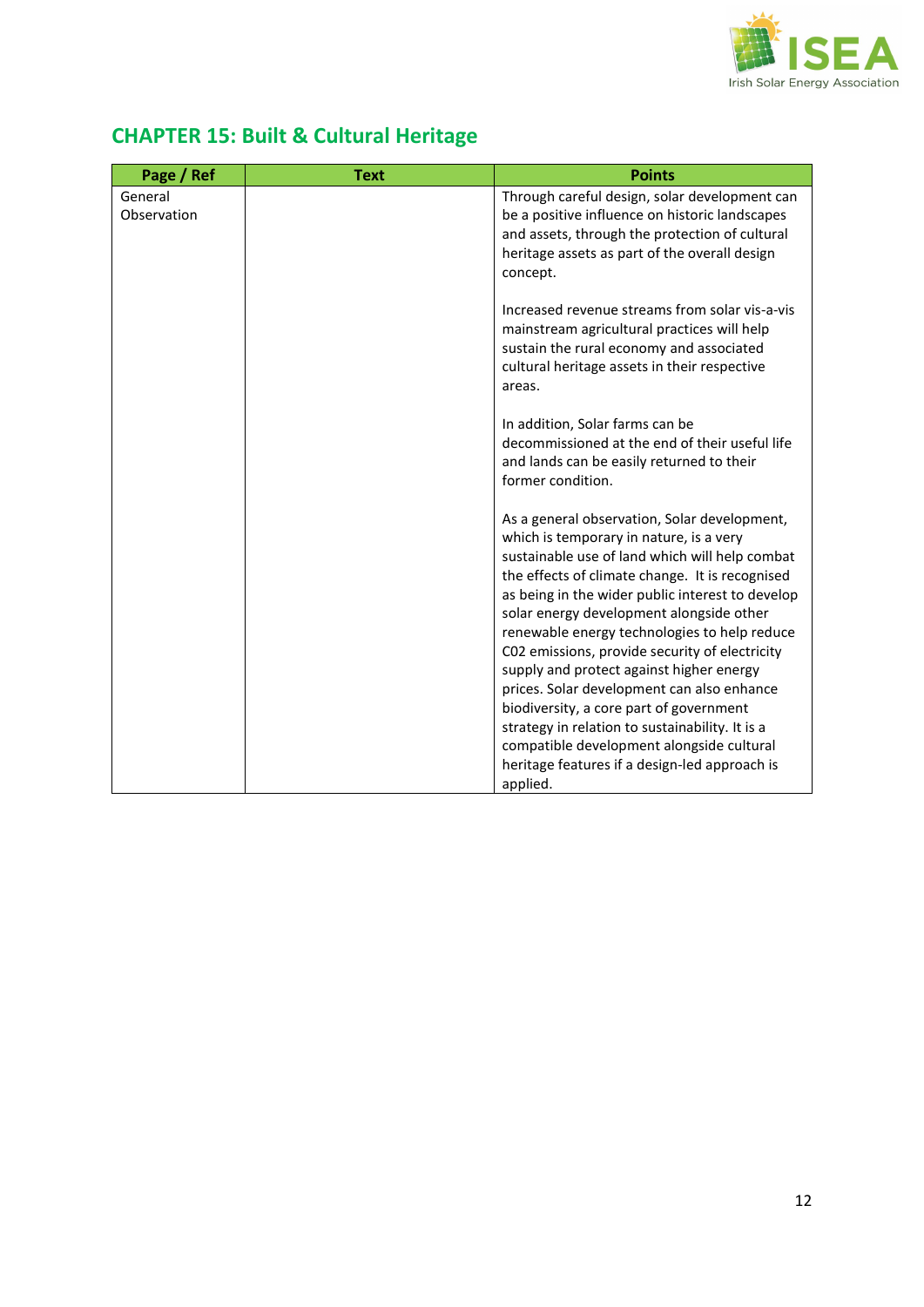

| Page / Ref                   | <b>Text</b>                                                                                                                                                                                                                                                                | <b>Points</b>                                                                                                                                                                                                                                                                                                                                                                                                                                                                                                                                                                                                                                                                                                                                                                          |
|------------------------------|----------------------------------------------------------------------------------------------------------------------------------------------------------------------------------------------------------------------------------------------------------------------------|----------------------------------------------------------------------------------------------------------------------------------------------------------------------------------------------------------------------------------------------------------------------------------------------------------------------------------------------------------------------------------------------------------------------------------------------------------------------------------------------------------------------------------------------------------------------------------------------------------------------------------------------------------------------------------------------------------------------------------------------------------------------------------------|
| Table 13.1-<br>13.4          | "There is no appreciable change<br>between the previous County<br>development plan and this draft plan in<br>relation to the provision of solar energy<br>within the county."                                                                                              | Table 13.4 has not changed in relation to 'natural<br>grasslands', 'agricultural land with natural<br>vegetation', and 'peat bogs' between the 2017-<br>2023 and current draft development plans. The<br>landscape stance on these three principal<br>landscape sensitivity factors are at odds with the<br>strong policy objectives EC 02 - EC 09 and<br>section 7.4 within draft 'Chapter 7 energy and<br>communications'. It's worth noting that a large<br>proportion of County Kildare is comprised of<br>these landscape features. If the council is serious<br>about the support of renewable energy targets<br>set out in chapter 7, landscape and solar policy<br>objectives should be more compatible and not<br>rule solar out completely based on landscape<br>objectives. |
| Objective<br>LR 013,<br>p.12 | "Recognise that cutaway and cut-over<br>boglands represent degraded landscapes<br>and/or brownfield sites and thus are<br>potentially fit to absorb a variety of<br>development provided that the<br>development proposal does not increase<br>Green House Gas emissions." | While the council has acknowledged that<br>cutaway bog within this policy objective is a<br>degraded landscape/brownfield site, this policy<br>objective is at odds with tables 13.2 and 13.4 and<br>LR 01. Much of Kildare's bogs are cut-over<br>boglands yet the landscape character area<br>'Western boglands' is 'class 3 high sensitivity'.                                                                                                                                                                                                                                                                                                                                                                                                                                      |
| General<br>Comment           |                                                                                                                                                                                                                                                                            | Chapter 7, section 7,6 notes in relation to Solar<br>Energy Developments that: "An assessment of<br>the impact of the development on the receiving<br>landscape should be undertaken, having<br>particular regard to the landscape sensitivity<br>classification, scenic routes and protected<br>views." However, a review of chapter 13<br>landscape and keyword search notes two<br>mentions of solar energy: Tables 13.3 and 13.4.<br>Given the sensitivity of solar development within<br>the landscape, even a paragraph on the<br>importance of landscape assessment for solar<br>development should be included within this<br>chapter.                                                                                                                                         |

## **CHAPTER 13: Landscape, Recreation & Amenity**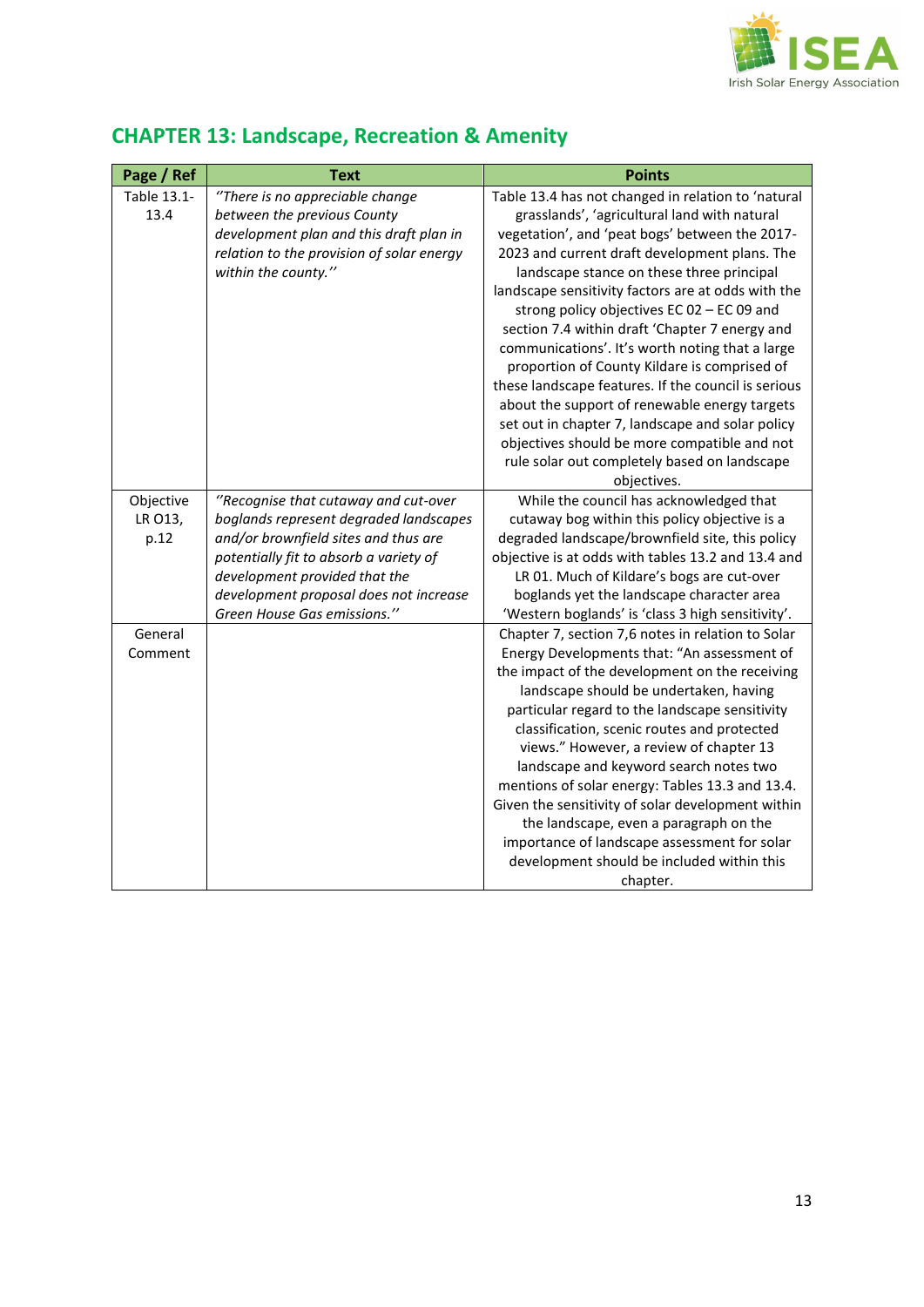

# **CHAPTER 15: Development Management Standards**

| Page / Ref         | <b>Text</b>                              | <b>Points</b>                                    |
|--------------------|------------------------------------------|--------------------------------------------------|
| Section 15.9.2 p49 | "Industry and warehousing schemes        | The encouragement and support of solar           |
| Industry and       | will be required to present a good       | and wind energy as part of industry and          |
| Warehousing        | quality appearance, helped by            | warehouse schemes is a positive                  |
| Development        | landscaping and careful placing of       | development. However, this does not go           |
|                    | advertisement structures. In relation to | far enough. As noted in a press release          |
|                    | industrial development the following     | from the European Commission on 18 <sup>th</sup> |
|                    | should be taken into consideration:      | May 2022, a framework under the Fit for          |
|                    | Other measures that address climate      | 55 package will include:                         |
|                    | change shall include the                 |                                                  |
|                    | encouragement and support of solar       | "A dedicated EU Solar Strategy to double         |
|                    | and wind energy as part of any           | solar photovoltaic capacity by 2025 and          |
|                    |                                          |                                                  |
|                    | proposals."                              | install 600GW by 2030.                           |
|                    |                                          | A Solar Rooftop Initiative with a phased-in      |
|                    |                                          | legal obligation to install solar panels on      |
|                    |                                          | new public and commercial buildings and          |
|                    |                                          | new residential buildings."                      |
|                    |                                          |                                                  |
|                    |                                          | Council Policies regarding the provision of      |
|                    |                                          | solar in industrial buildings should be          |
|                    |                                          | revised taking this into consideration.          |
|                    |                                          |                                                  |
|                    |                                          | We would also encourage the Council to           |
|                    |                                          | consider the role of private wire                |
|                    |                                          | renewables in decarbonising Kildare's            |
|                    |                                          | electricity supply and update the Draft          |
|                    |                                          | Development Plan accordingly as we               |
|                    |                                          | expect regulations in this space will be         |
|                    |                                          | amended shortly.                                 |